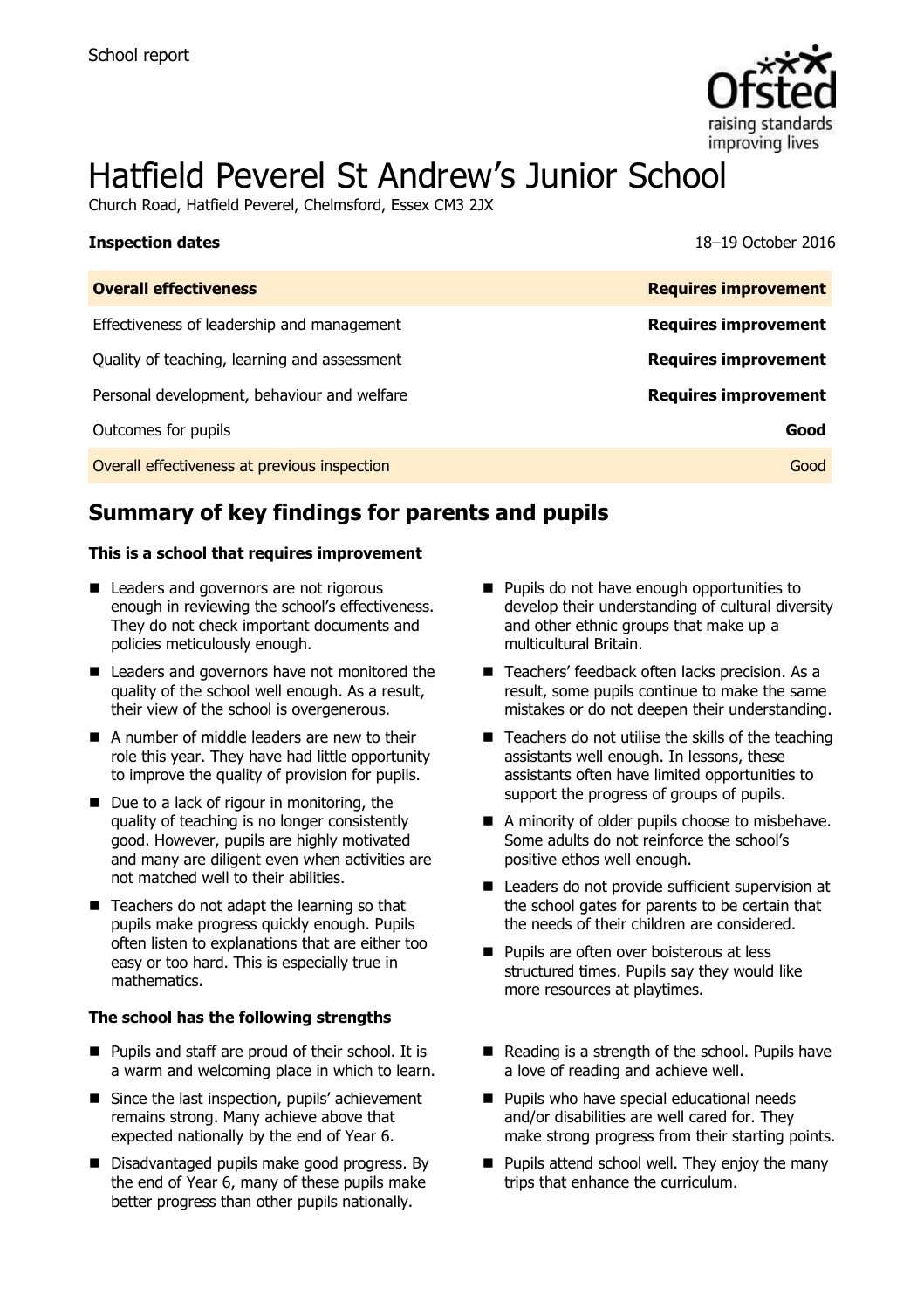

# **Full report**

#### **What does the school need to do to improve further?**

- Increase the quality and impact of leadership and management, by:
	- establishing rigorous procedures through which governors monitor the work of leaders to ensure that the school's own safeguarding systems and processes are robustly in line with current statutory guidelines
	- evaluating the school's performance and improvement plans regularly and explicitly, so that governors can hold school leaders more rigorously to account for the quality of education and welfare of pupils
	- using the school's new approaches for assessing and tracking pupils' progress to set appropriate targets for teachers' performance that are rigorously monitored
	- equipping middle leaders with the strategies and skills to enable them to fulfil their responsibilities of monitoring and improving the school's work in the areas for which they are accountable
	- providing more opportunities for pupils to gain cultural experiences so that they gain a better understanding of life in our society.
- **IMPROVE teaching, learning and assessment, by:** 
	- providing opportunities for pupils of all abilities to explore and apply their mathematical skills in a range of ways so they can deepen their knowledge and understanding
	- adapting plans and activities during lessons if pupils find them easy or too hard so the most able pupils excel and the lower-attaining pupils are supported appropriately
	- ensuring that teachers' feedback is precise about what a pupil needs to do to improve their writing and gives opportunities for pupils to edit and redraft their work in a meaningful way
	- deploying teaching assistants more effectively during lessons so they have a more positive impact on pupils' learning.
- Improve the personal development, behaviour and welfare of pupils, by:
	- ensuring that school policies about supervision at the start and end of the school day are strictly adhered to, so parents have a greater confidence that their children are well looked after
	- reviewing the organisation and resources for less structured times so pupils can engage in more purposeful play and improve their behaviour at this time
	- ensuring that all adults deal effectively and well with the minority of pupils who do not follow the school's behaviour ethos and values.

An external review of governance should be undertaken in order to assess how this aspect of leadership and management may be improved.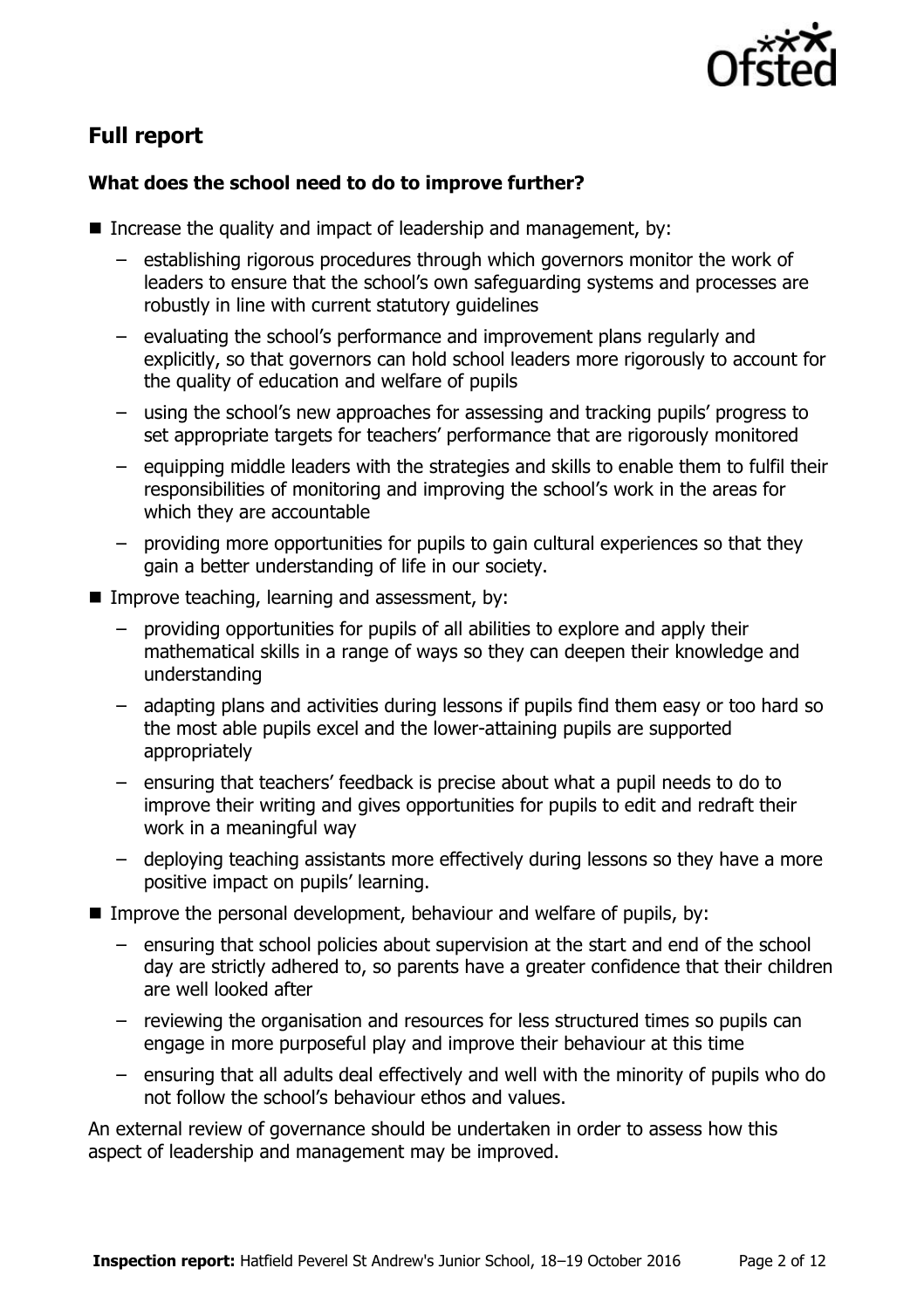

## **Inspection judgements**

#### **Effectiveness of leadership and management Requires improvement**

- Since the last inspection, leaders and governors have not been rigorous enough in monitoring the quality of the work in all areas of school life. They have relied on the fact that most pupils leave the school having achieved well in reading, writing and mathematics and that St Andrew's is a welcoming school. Other areas for the school, such as training of staff and regularly reviewing documents and records, have not been as robust. Consequently, leaders and governors have an overgenerous view of their own performance and the school is no longer good.
- Self-evaluation is not robust enough. Although school leaders understand the strengths of the school, they do not set precise and measurable targets to address the weaknesses. These targets are not communicated well enough to the school community which results in a less than systematic approach to school improvement.
- **Performance management targets are not robust enough to hold teachers fully to** account for the progress of pupils in their class. Some staff have the same or similar targets irrespective of length of service or experience.
- There have been a number of changes to the leadership team since the last inspection and some leaders are very new to their roles. For example, this term the deputy headteacher has taken on the responsibility for pupils who have special educational needs and/or disabilities, due to planned absence of the special educational needs coordinator. This is also the case for the middle leaders, with a number of changes at the beginning of this year. Even though these leaders have action plans, there is currently little impact to assess from their work.
- The headteacher and the deputy headteacher ensure that the school is a warm and welcoming place in which to learn, built on the values of 'enjoy, respect, achieve'. Pupils' spiritual, moral, and social needs are provided for consistently through the regular assemblies and modelled by staff. Pupils' experience of diverse cultures is less explicit in the curriculum or around the school. They have a more limited understanding and appreciation of a range of different cultures from around the world and living in a multicultural society.
- Parents have mixed views about the quality of care that the school provides. Most parents consider that their children are happy and safe in school and are positive about the work of the school. However, a few parents who responded to the online Parent View free text service, and who spoke to inspectors, shared concerns about the supervision before and after school at the school gates. Inspectors agree that at this time of day, school leaders are not robustly following the information included on the school's website about the start of the school day.
- The curriculum is broad and balanced with many subjects linked together to make a topic interesting and exciting for the pupils. Additional visits, residential trips and special events at school ensure that the learning experiences are memorable. For example, the whole school recently enjoyed dressing up for a Roald Dahl day to celebrate the author's 100th birthday.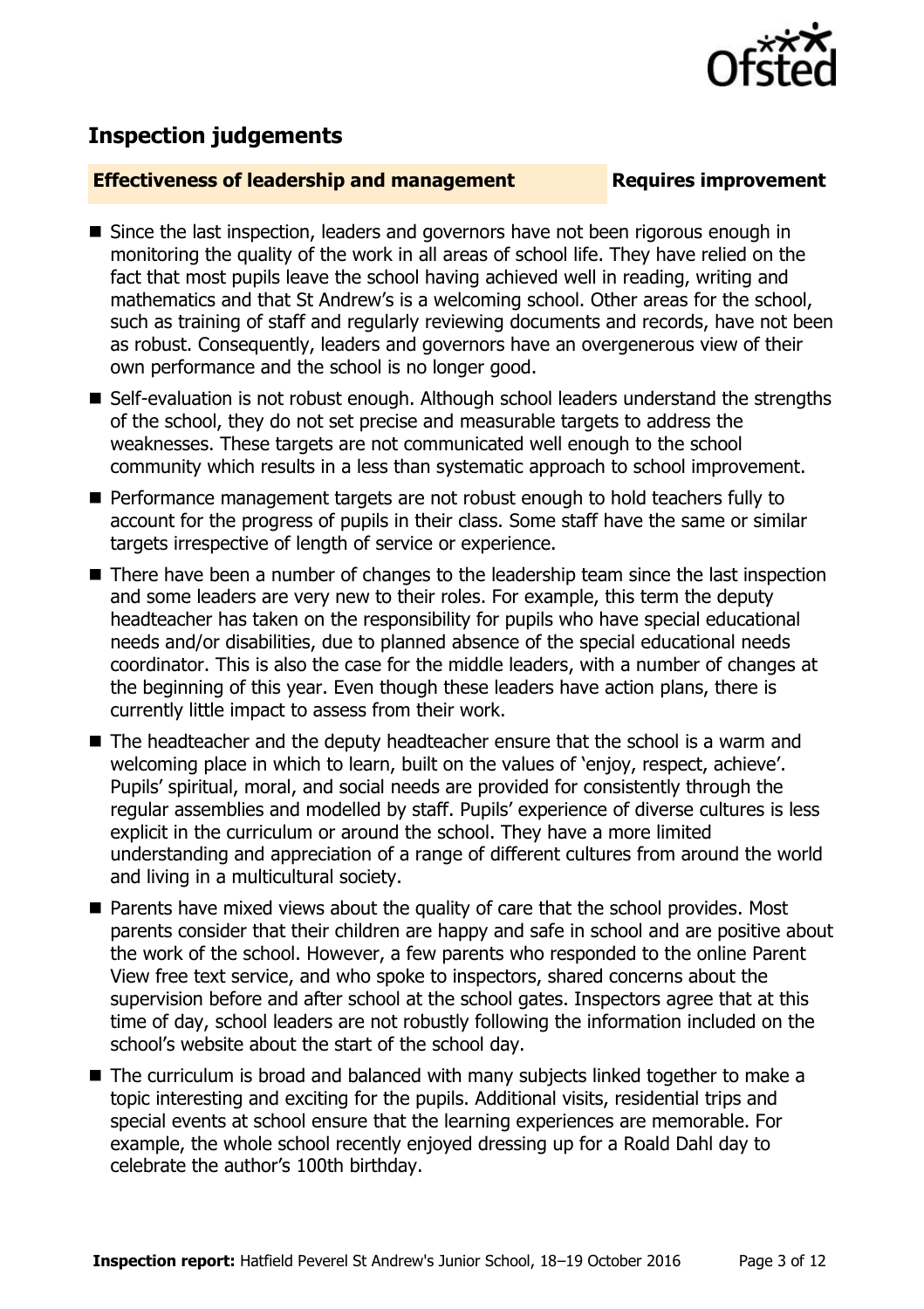

- $\blacksquare$  Pupils benefit from a wide range of sporting activities, as part of the use of the additional sports funding. Pupils told inspectors how much they appreciate their sports lessons and the change of activities every six weeks. Pupils also receive swimming lessons in the school pool each summer.
- The small amounts of pupil premium funding are used to provide additional tuition in Year 6 in preparation for national tests, as well as enabling disadvantaged pupils to access school trips and to attend homework clubs. Disadvantaged pupils by the end of Year 6 make at least as much progress in their learning as other pupils nationally and often better.
- The local authority has not successfully challenged the school to improve. Local authority visits have not identified areas that have needed to be improved in this school with enough precision. Consequently, leaders and governors have been slow to respond to changes nationally and do not review their processes and procedures with enough rigour.

#### **Governance of the school**

- Governors understand the published information that the school has regarding the performance of pupils but they do not stringently hold school leaders to account for improving the education and personal development of pupils so that the school continues to improve and develop. Consequently, their view of the school's overall performance is overgenerous.
- Governors do not routinely review and check the effectiveness of some safeguarding practices in light of statutory changes over time well enough. They often too readily accept the information that is given to them from school leaders.
- Governors are highly committed to the school and bring a wide range of expertise and experience to their role. However, some are new to their responsibility and do not yet have a full understanding of the quality of teaching, learning and assessment across different year groups and subjects. Governor minutes show that governors do not challenge school leaders regularly enough on the information they are given.

### **Safeguarding**

- The arrangements for safeguarding are compliant and pupils are safe. The practice carried out by staff is effective.
- School leaders carry out appropriate checks when recruiting new staff and keep records in satisfactory order. Leaders and governors are appropriately trained to recruit staff safely and questions about safeguarding pupils are asked at interview.
- **Pupils told inspectors that they feel safe in school and the large majority of parents** agreed. Pupils are taught about issues of bullying including cyber bullying and know what to do if they consider they are at risk. Pupils speak maturely when they share their views regarding the subject of bullying and how well staff deal with issues if they ever arise.
- Staff are trained and know what to do if they are worried about a pupil and know how to raise any concerns they have in an appropriate way. Although staff have received their training on the 'Prevent' duty, they are not fully aware of what to look for to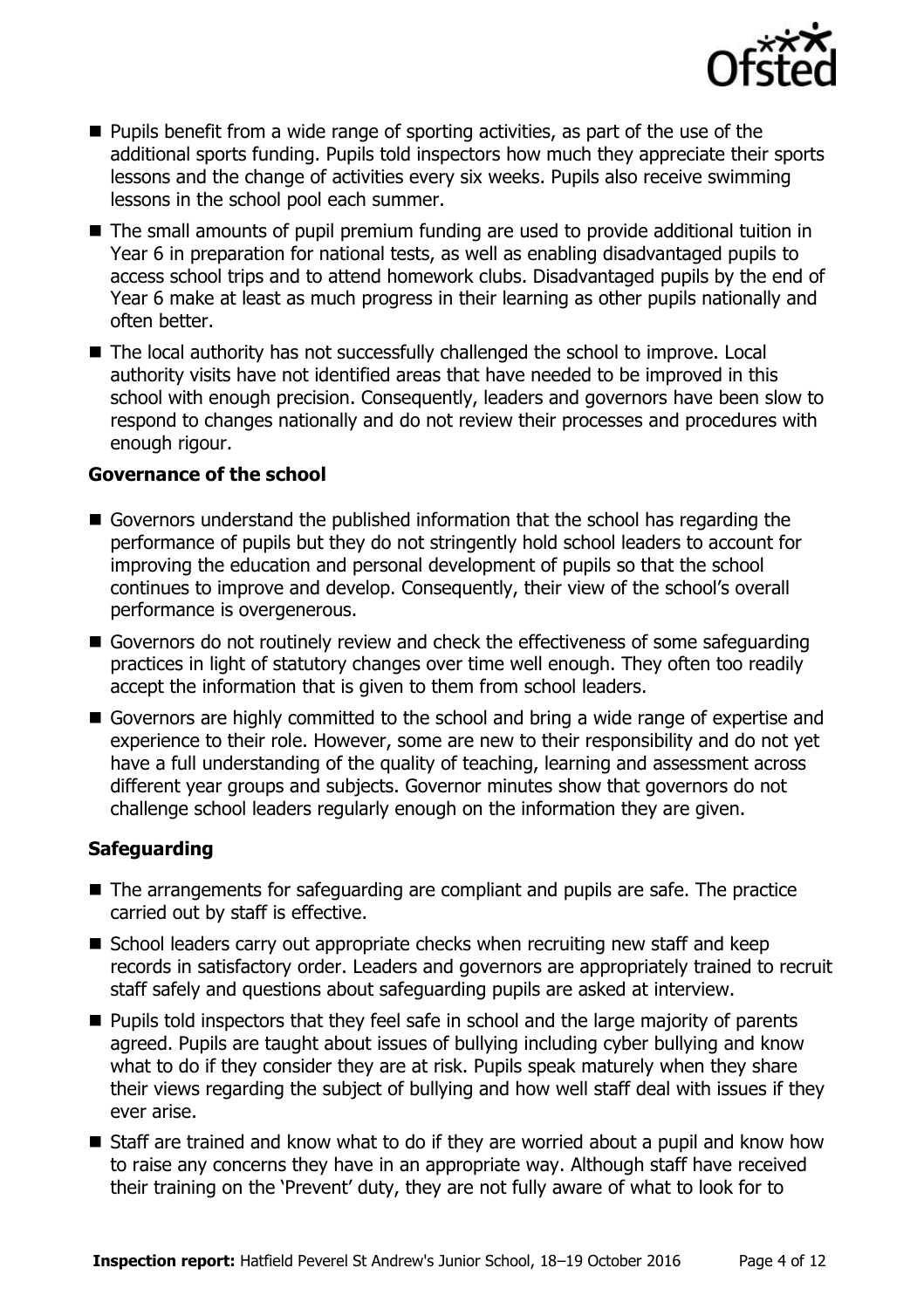

prevent radicalisation in a largely mono-cultural school.

The governing body carries out annual checks on the safeguarding procedures held by the school. However, they do not review or evaluate the school's practices and recordkeeping as meticulously as they should.

#### **Quality of teaching, learning and assessment Requires improvement**

- The quality of teaching, learning and assessment is variable. Teachers have not received accurate feedback or guidance from leaders on how effectively they provide for the learning needs of different groups of pupils. As a result, some teachers do not match learning activities to the needs of the lower-ability pupils or the most able pupils well enough. Some teachers are not skilled in adapting the learning during the lesson to support or challenge these pupils appropriately. Work in books demonstrates that neither group are achieving as well as they could in some classes.
- Teachers mark books consistently and in line with the school's policy. However, the feedback they give to pupils is often not the most appropriate to move a pupil on in their learning. Where pupils have opportunities to edit and redraft their work, they do so proficiently. This is not consistent practice.
- Teaching assistants are committed to supporting the pupils with whom they work on an individual basis. They have recently received training to develop their questioning skills. During the inspection, a number of teaching assistants were observed using questions effectively to help individuals explain their understanding. However, in lessons teaching assistants are too often not used effectively enough to enable more pupils to make progress in their learning.
- The quality of teaching in mathematics varies. In some lessons, teachers' explanations of new concepts and methods are unclear. The most able pupils are not given sufficient opportunities to think, reason and explore mathematical activities for themselves in different ways so they deepen their understanding. Too often, the most able pupils complete calculations that demand the same routine skill but with bigger numbers.
- Teachers choose interesting topics to engage pupils in writing. For example, in Year 5, pupils were writing about their character of Robin Hood from the story they were reading as a class. In Year 6, the boys were motivated to write a report about Tutankhamun as part of their topic on the Egyptians. They took care with the presentation of their work and carefully applied the success criteria they had been given to achieve well. In most classes, the teaching of writing is systematic and methodical.
- The teaching of reading is consistent across all year groups. Pupils confidently informed inspectors how they are taught to read and that reading lessons happen regularly. Pupils have a love of reading. The teaching and use of phonics shows a vast improvement since the last inspection, as teachers regularly refer to using 'our knowledge of sounds to help us'.
- Teachers have good subject knowledge and the majority explain the learning well to pupils. This is particularly the case in subjects such as English and in other subjects seen such as art and history. Teachers use the time well in lessons and pupils are attentive, responding quickly to the teachers' instructions.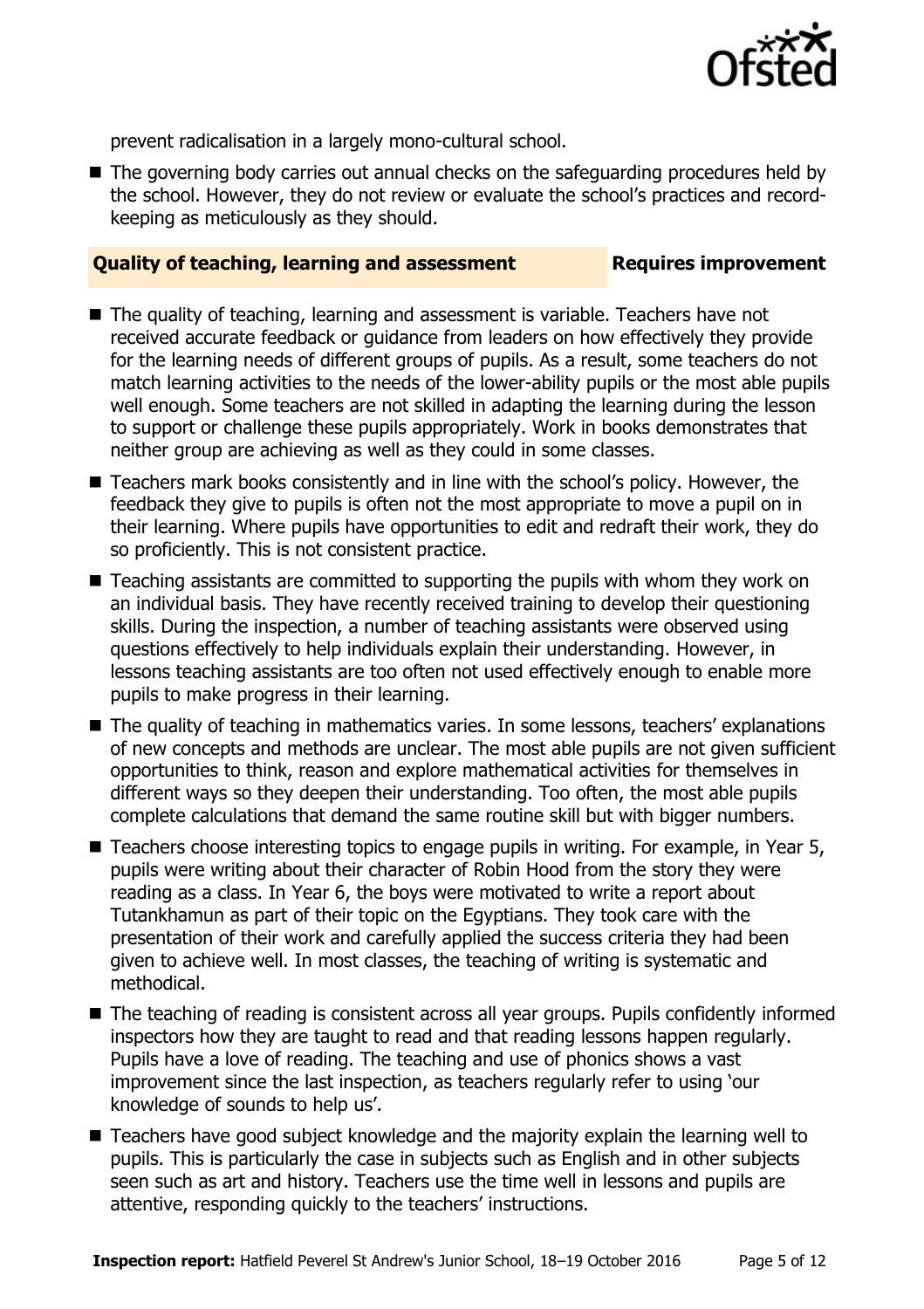

- Teachers take the opportunity to reinforce pupils' understanding and use of phonics to spell unfamiliar words. At the start of the day, in Year 5, pupils were keen to show the inspectors how they complete either mathematical or spelling activities on the computer. Pupils encouraged each other to succeed and to reach the next level of the activity.
- Displays around the school celebrate the wealth of learning experiences provided. Adults ensure that pupils understand democracy through the recent school council elections. Displays are linked to the topics pupils cover in their class, for example 'Avenue des Champs-Élysées' situated in the foyer areas demonstrates some crosscurricular links. However, there is a lack of reference to other cultures and faiths through displays around the school.

#### **Personal development, behaviour and welfare Fig. 2. Requires improvement**

### **Personal development and welfare**

- The school's work to promote pupils' personal development and welfare requires improvement. This is because, even though the vast majority of pupils are keen and highly motivated to learn, adults do not routinely develop pupils' thinking and reasoning skills. Consequently, when asked questions some pupils are reluctant to join in or to give more than one-word answers. At times, pupils do not appear as confident and independent in class as they are in one-to-one situations.
- Pupils who have special educational needs and/or disabilities together with those who have medical issues are very well cared for. A few parents took the opportunity to speak with inspectors to comment on the support and help the school staff had given to them as families in often difficult circumstances.
- Adults ensure that in Years 5 and 6, pupils receive instruction about keeping safe when using the internet. In other lessons, pupils learn about how to respond to different forms of bullying. Pupils were confident that they had an adult in school that they could inform if they considered that bullying was an issue. 'I would tell a teacher, who would sort it out and then it would be done with,' said one young pupil.
- **Pupils are proud of their school. Pupils told inspectors that they understand the need** for homework as they are being prepared for secondary school. They were also clear that at times adults are not consistent in applying the school expectations. For example, in one class the older pupils have to earn their pen licence, whereas in the partnering class, all pupils already have automatically been given a pen.

### **Behaviour**

- The behaviour of pupils requires improvement.
- When their teacher requests attention, pupils respond well and are compliant. In lessons, most pupils are motivated and keen to do well. They make the best of lessons even when the activities are dull or do not meet their needs well enough. For example, in mathematics the most able pupils complete their calculations extremely well, making sure they present their work in the way requested. Often, these pupils are not working as hard as they could or grappling with mathematical activities that make them use and apply their skills in a range of ways.
- During less structured times, or when expectations are not clear and precise, many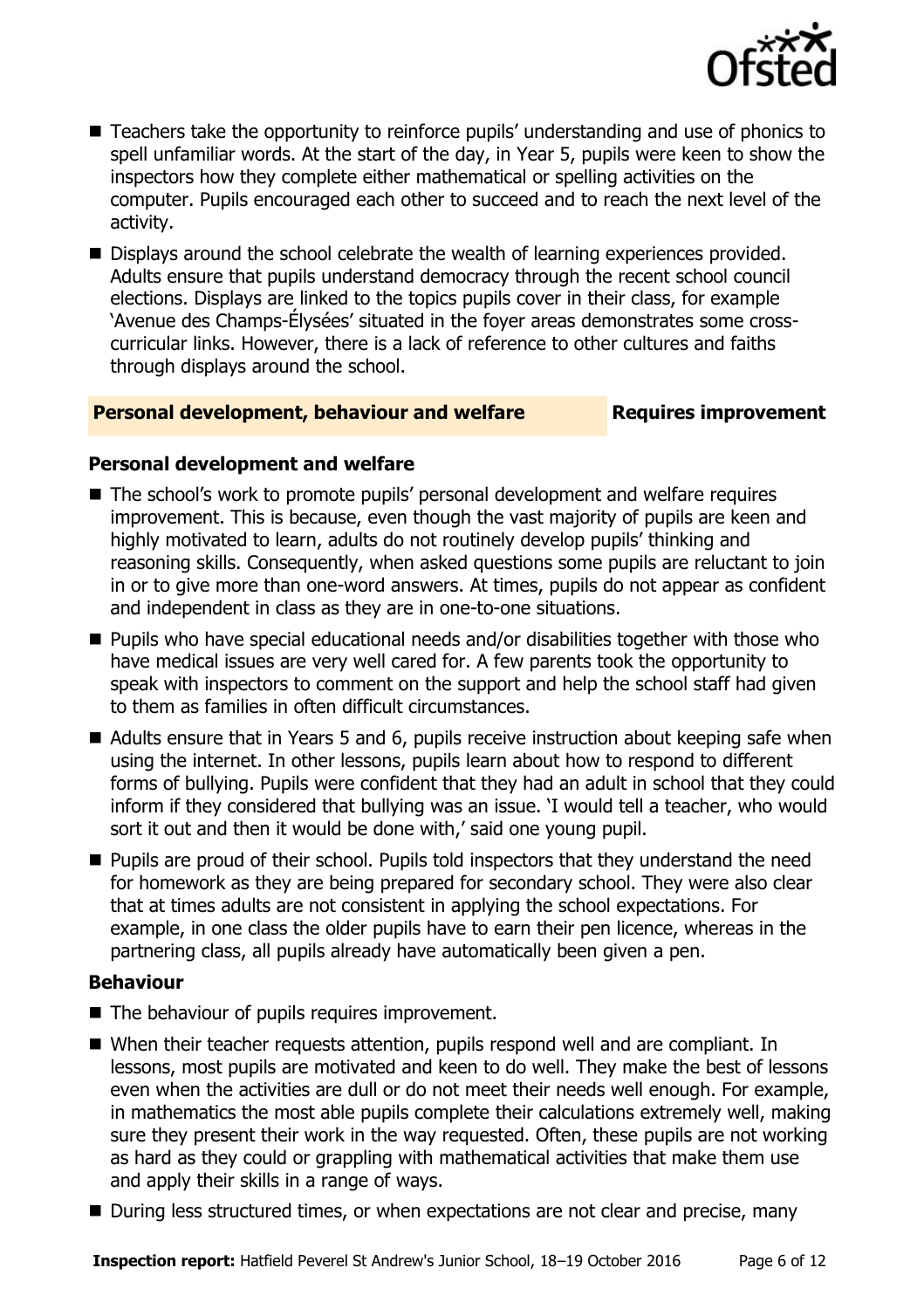

pupils are over boisterous. A few parents expressed concerns over supervision and a lack of activities at playtimes to occupy pupils. Inspectors agree. Due to a lack of activities at breaktimes and lunchtimes, the behaviour of a minority of older pupils is poor. This poor behaviour goes unchecked or often unreported. The few records of misbehaviour held by school leaders show that behaviour issues are swiftly dealt with when reported.

- **Pupils are articulate and understand the school routines well. Pupils spoken to during** the inspection were keen to tell inspectors about the role of house captains who help sort out problems and demonstrate fairness on the playground.
- Attendance is good overall and evidence shows that it remains above the national averages. However, the attendance of certain groups of pupils such as disadvantaged pupils and those who have special educational needs and/or disabilities was in the lowest 10% when compared to national averages in 2015. Staff check effectively when a pupil is absent. Staff are aware of families whose children have severe medical needs and have prolonged periods of absence. Leaders offer support to these families and ensure that staff are well trained to meet individual needs.

#### **Outcomes for pupils Good**

- Since the previous inspection, most pupils have continued to achieve well by the end of Year 6. This is because pupils are diligent and practise their skills in lessons, even when the learning activities are uninteresting and worksheets are limiting. Additional smallgroup work and one-to-one tuition helps individual pupils to make accelerated progress in Year 6 in preparation for national tests.
- Published results at the end of 2015 demonstrated that most pupils left St Andrew's Junior school having attained at least in line with national expectations in reading, writing and mathematics. Over 60% of pupils left achieving the higher Level 5 in reading. For the past five years, pupils had made much better progress in their learning in reading, writing and mathematics when compared with national averages.
- Under the new accountability system, in 2016 the proportion of pupils who reached the expected standard in reading, mathematics and writing was broadly in line with the national expectation. The proportion of pupils who reached the higher standard in writing and mathematics was above that found nationally. The progress that pupils made was similar to other pupils nationally from the same starting points.
- The school's own assessment information shows that the proportion of pupils currently on roll who are now achieving the higher standard in each year group in writing and mathematics is lower than found previously. Evidence in pupils' books supports this information. School leaders, correctly, have made increasing the proportion of pupils who achieve the higher standard a priority for the school.
- Reading remains a strength of the school. Pupils who read to the inspectors did so with confidence and skill. Younger pupils use their knowledge of sounds well when decoding unfamiliar words. Pupils can explain fully how reading is taught at school; guided reading lessons are frequent and consistently applied in all classes. Provisional results in reading in 2016 show that the proportion of pupils who attained the required standard was in line with the national average. Teachers' assessments of pupils during Year 6 in 2016 were accurate and in line with the test results.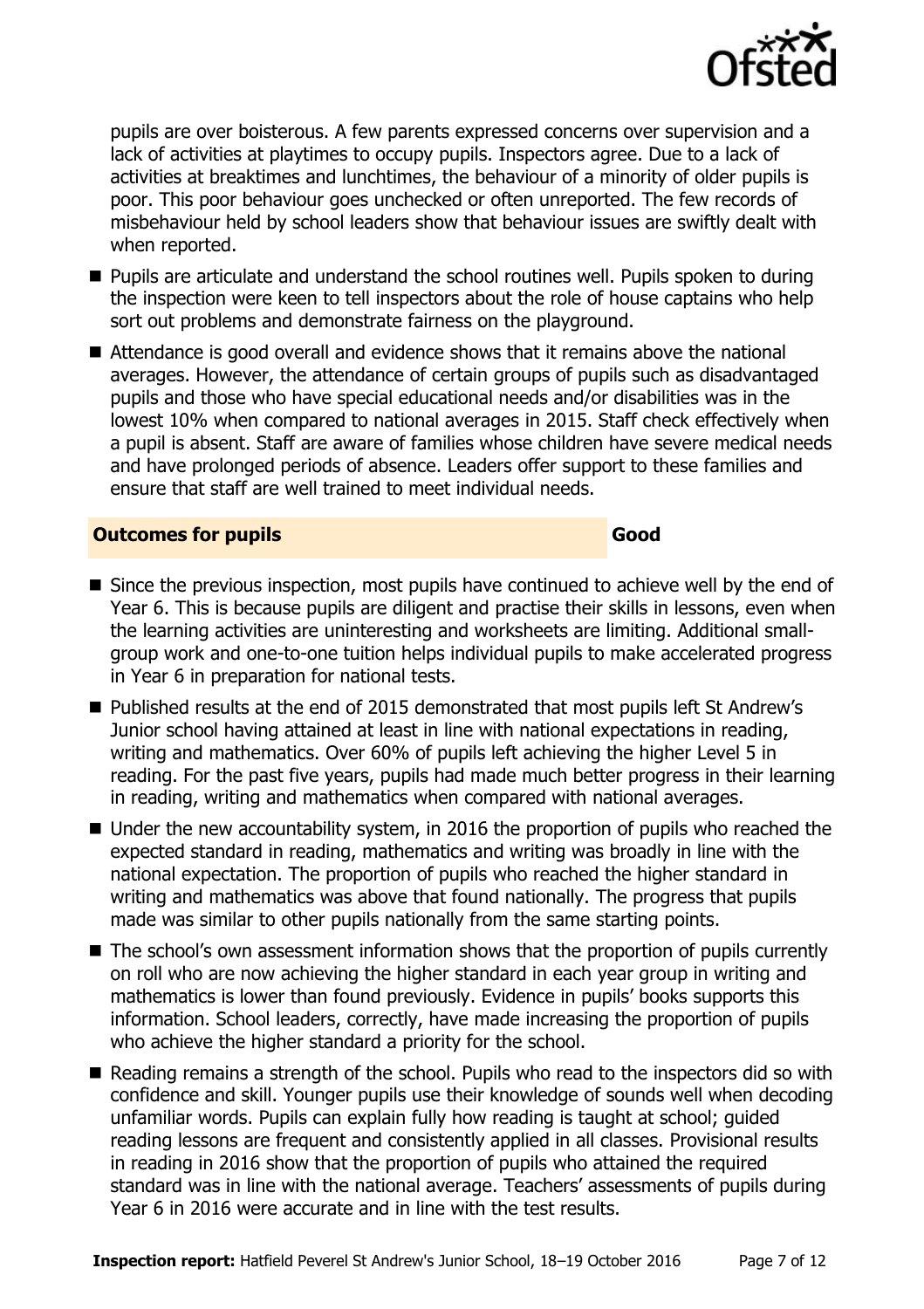

- Pupils who have special educational needs and/or disabilities are making strong progress from their starting points. This is improving because the leader for pupils who have special educational needs and/or disabilities is training support staff specifically to provide precise one-to-one teaching outside lesson times. The school is part of a new pilot scheme to accelerate the progress that these pupils make in mathematics. The impact of the programme is too early to assess.
- By the time disadvantaged and the most able disadvantaged pupils reach the end of Year 6, they have made progress in reading, writing and mathematics that is generally in line or often above other pupils nationally. In 2016, the proportion of disadvantaged pupils who reached the expected standard was above others nationally in reading, but below in writing and mathematics. The school's assessment information shows that the progress of disadvantaged pupils slows in lower key stage 2. Additional help and support for disadvantaged pupils is particularly targeted in Year 6 so these pupils can make accelerated progress.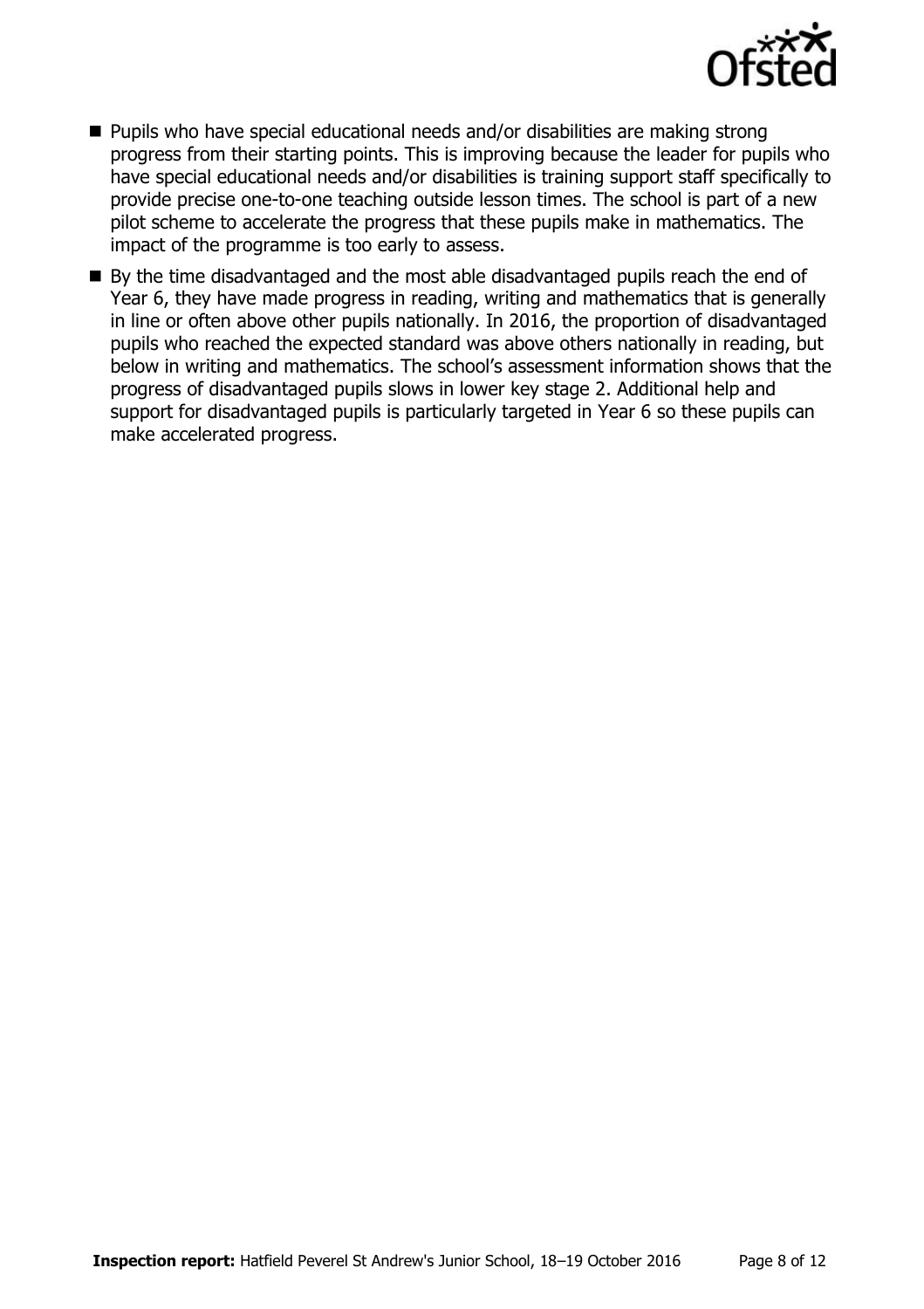

# **School details**

| Unique reference number  | 115102       |
|--------------------------|--------------|
| Local authority          | <b>Essex</b> |
| <b>Inspection number</b> | 10003367     |

This inspection was carried out under section 8 of the Education Act 2005. The inspection was also deemed a section 5 inspection under the same Act.

| Type of school                      | <b>Junior</b>                          |
|-------------------------------------|----------------------------------------|
| School category                     | Foundation                             |
| Age range of pupils                 | 7 to 11                                |
| Gender of pupils                    | Mixed                                  |
| Number of pupils on the school roll | 220                                    |
| Appropriate authority               | The governing body                     |
| Chair                               | <b>Derrick Louis</b>                   |
| <b>Headteacher</b>                  | <b>Chris James</b>                     |
| Telephone number                    | 01245 380131                           |
| <b>Website</b>                      | www.hatfieldpeverelstandrews.ik.org    |
| Email address                       | admin@hatfieldpeverel-jun.essex.sch.uk |
| Date of previous inspection         | 12-13 July 2012                        |

#### **Information about this school**

- This junior school is the size of an average primary school.
- The proportion of disadvantaged pupils, who are eligible for the pupil premium, is lower than average. (The pupil premium is additional funding for pupils known to be eligible for free school meals and children who are looked after.)
- $\blacksquare$  Most pupils have English as their first language, with almost all pupils of British heritage.
- The proportion of pupils who have special educational needs and/or disabilities and those who are supported by an educational, health and care plan is higher than average.
- The school meets the government's current national floor standards, which sets the minimum expectations for pupils' attainment and progress in reading, writing and mathematics.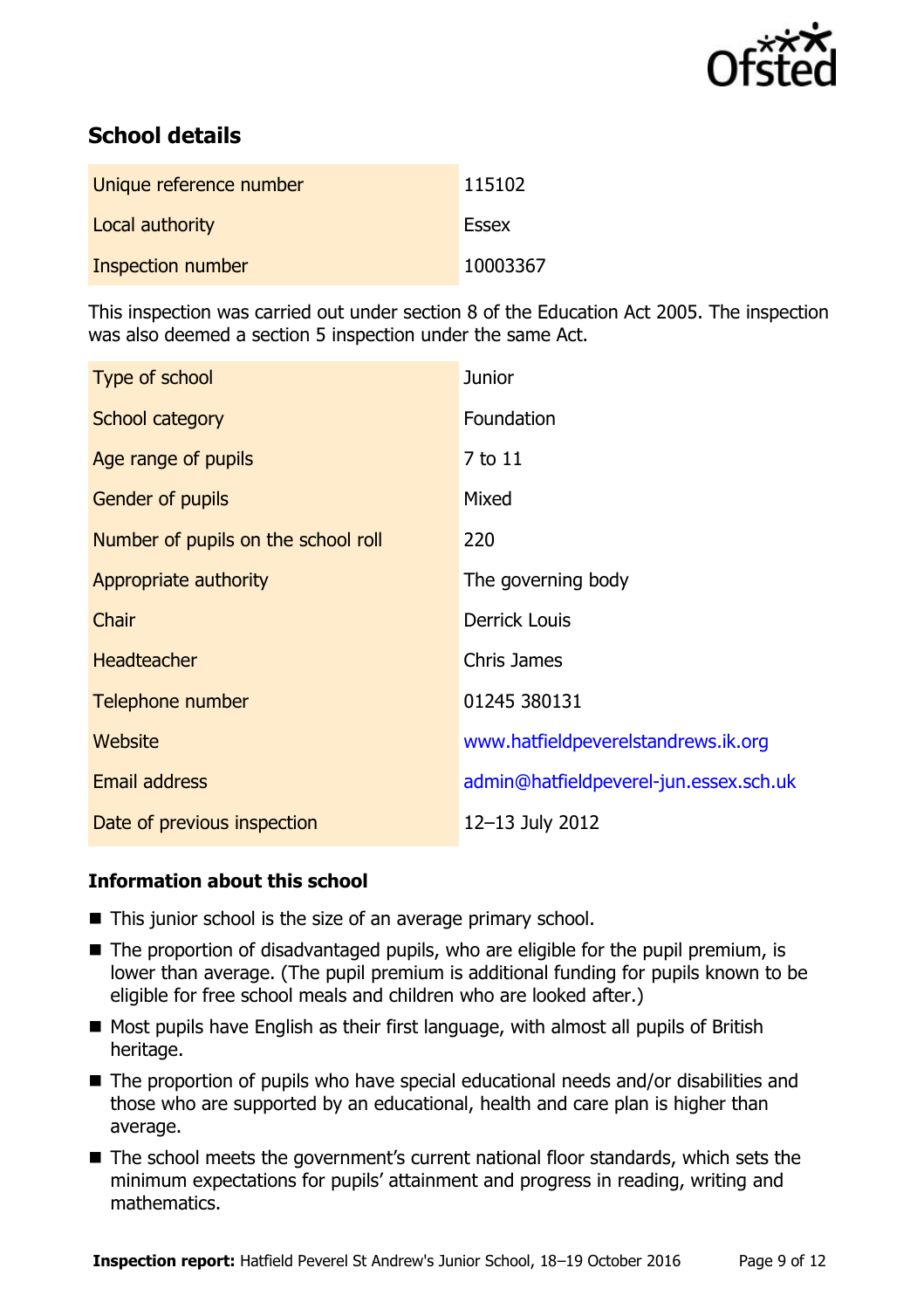

■ The school meets requirements on the publication of specified information on its website.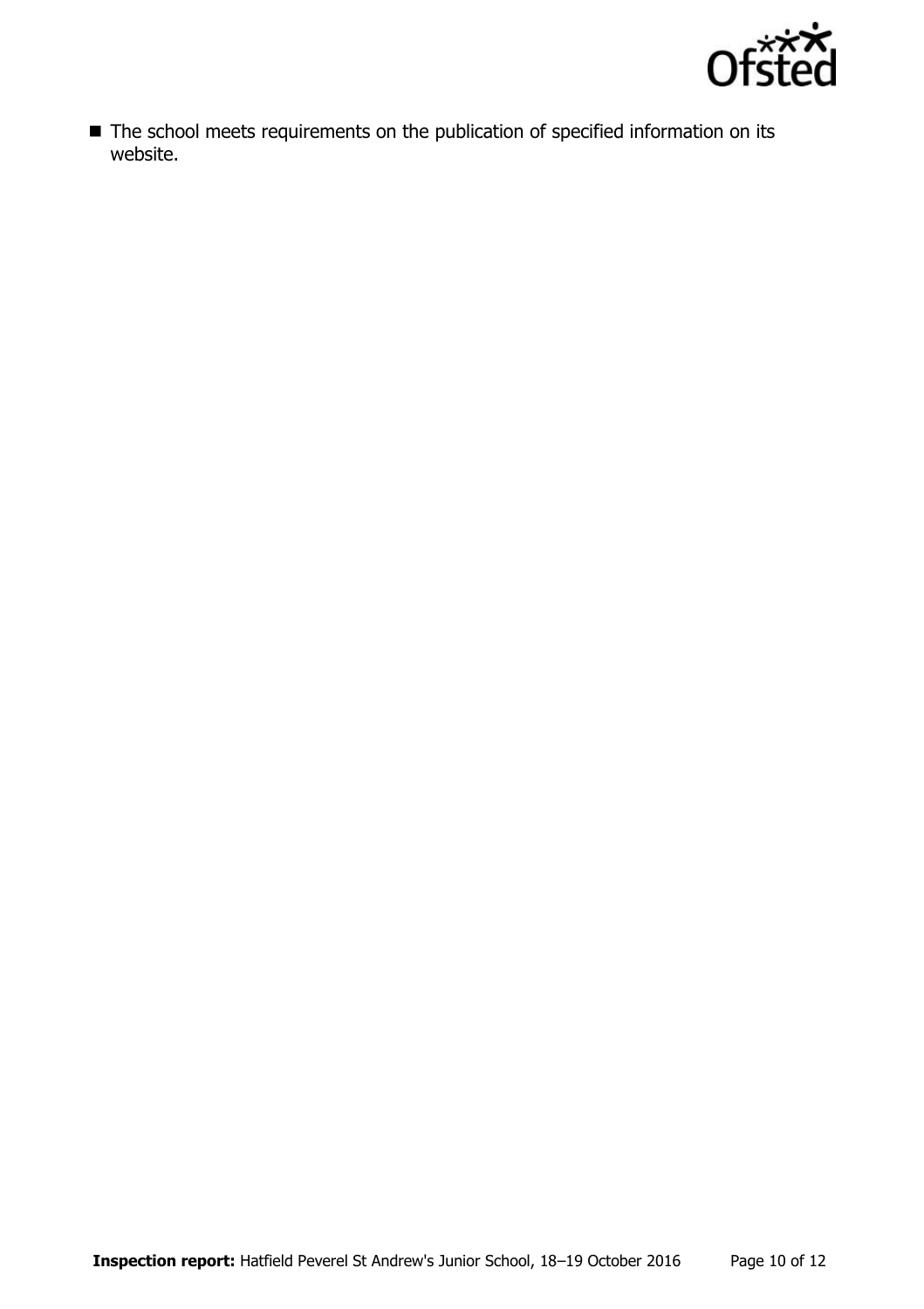

# **Information about this inspection**

- The inspectors gathered a range of evidence to judge the quality of teaching, learning and assessment. This included observing learning in all classes throughout the school dav, some jointly with senior leaders, together with learning walks.
- The inspectors spoke with pupils, scrutinised books and evaluated the school's assessment information to take account of the progress that pupils make over time.
- Meetings were held with the headteacher, senior leaders, middle leaders and members of the governing body.
- Inspectors examined a range of documentation around safeguarding and scrutinised the single central record. The arrangements for pupils who have special educational needs and/or disabilities and for pupils who are looked after were also considered.
- The inspectors spoke with parents informally at the start of the school day. Parental views were gathered and analysed from 66 responses to Ofsted's online survey, Parent View.

#### **Inspection team**

| Kim Hall, lead inspector | Her Majesty's Inspector |
|--------------------------|-------------------------|
| Vanessa Love             | <b>Ofsted Inspector</b> |
| <b>Teresa Skeggs</b>     | Ofsted Inspector        |